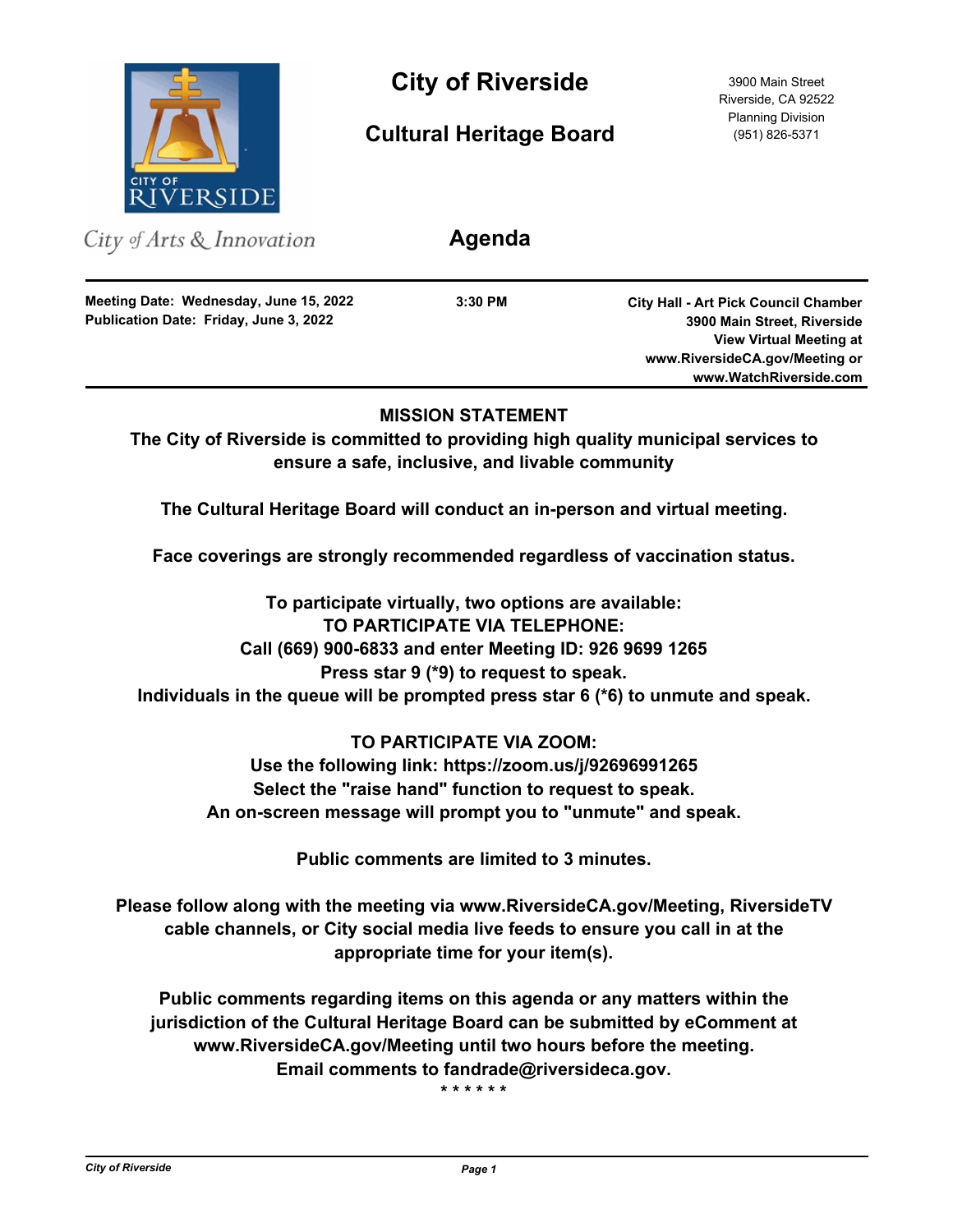**Pursuant to the City Council Meeting Rules adopted by Resolution No. 23618, members of all Boards and Commissions and the public are reminded that they must preserve order and decorum throughout the meeting. In that regard, members of all Boards and Commissions, as well as the public participants are advised that any delay or disruption in the proceedings or a refusal to obey the orders of the City Council, Boards and commissions, or their presiding officer constitutes a violation of these rules.**

**The City of Riverside is committed to fostering a respectful workplace that requires all employees and external stakeholders to embrace a culture of transparency and inclusivity. This includes acceptable behavior from everyone; a workplace that provides dignity, respect, and civility to our employees, customers, and the public they serve. City meetings should be a place where all members of our community feel safe and comfortable to participate. While there could be a high level of emotion associated with topics on this agenda, the City would like to set the expectation that all members of the public use language appropriate to a collaborative, professional, and respectful public environment.**

**The City is resolute in its commitment to eliminate any form of harassment, discrimination, or retaliation in the workplace. The City maintains a zero-tolerance policy for harassment, discrimination, and retaliation in compliance with new harassment and discrimination laws.**

**\* \* \* \* \* \* \***

LISTENING ASSISTIVE DEVISES are available for the hearing impaired. The City of *Riverside wishes to make all of its public meetings accessible to the public. Upon request, this agenda will be made available in appropriate alternative formats to persons with disabilities, as required by 42 U.S.C. §12132 of the Americans with Disabilities Act of 1990. Any person with a disability who requires a modification or accommodation in order to participate in a meeting should direct such request to the City's ADA Coordinator at (951) 826-5427 at least 72 hours before the meeting, if possible. TTY users call 7-1-1 for telecommunications relay services (TRS).*

*Agenda related writings or documents provided to the Board are available for public inspection at www.RiversideCA.gov/Meeting and in the binder located at the entrance of the meeting room.*

*PLEASE NOTE--The numerical order of items on this agenda is for convenience of reference. Items may be taken out of order upon request of the Board Members.*

CHAIR CALLS MEETING TO ORDER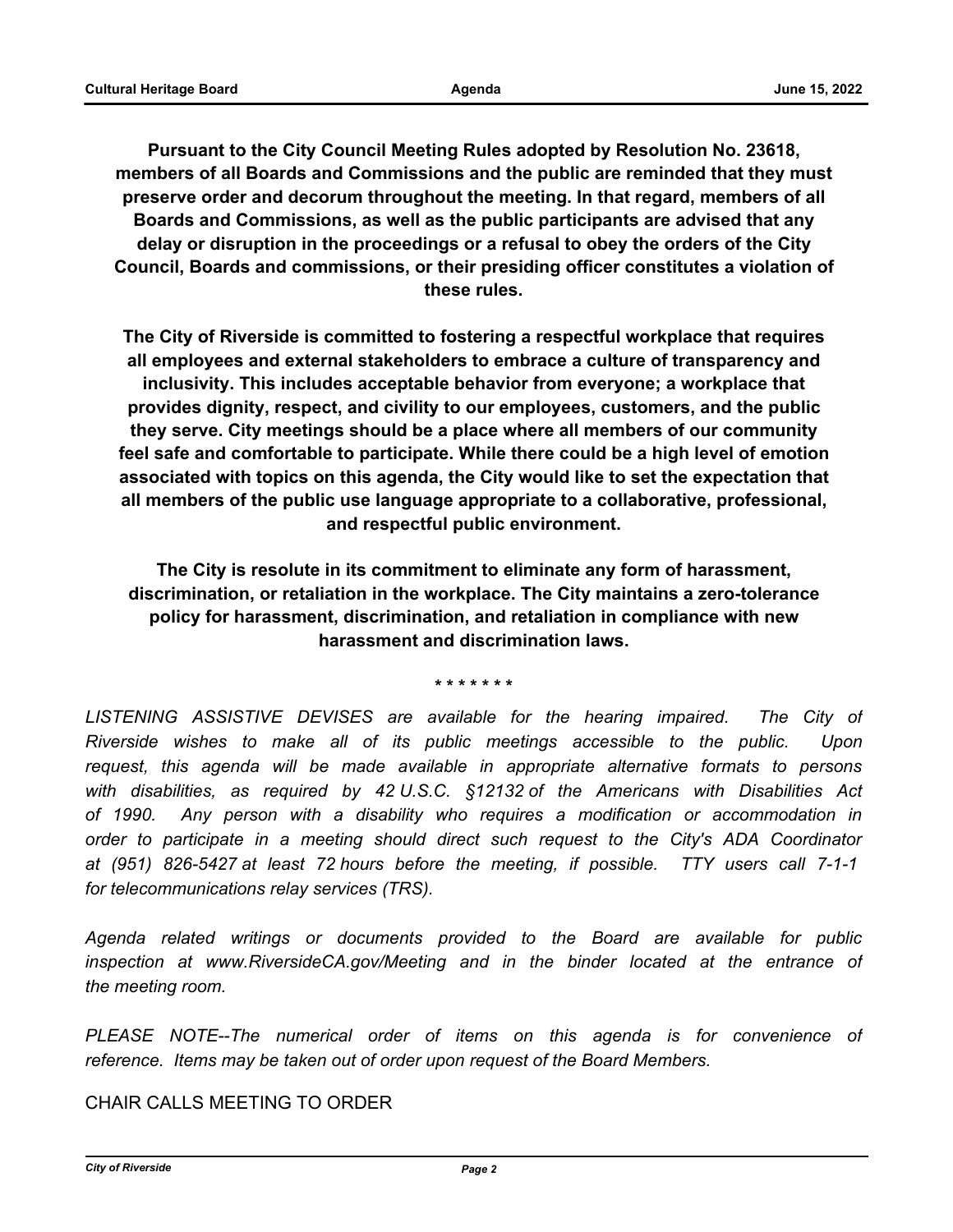### PLEDGE OF ALLEGIANCE

## PUBLIC COMMENT

*Audience participation is encouraged. Public comments are limited to 3 minutes.*

1 To comment on any matters within the jurisdiction of the Cultural Heritage Board, you are invited to participate in person or call at (669) 900-6833 and enter Meeting ID: 926 9699 1265. Press \*9 to be placed in the queue to speak. Individuals in the queue will be prompted to unmute by pressing \*6 when you are ready to speak.

To participate via ZOOM, use the following link: https://zoom.us/j/92696991265, select the "raise hand" function to request to speak. An on-screen message will prompt you to "unmute" and speak - Individual audience participation is limited to 3 minutes.

#### CONSENT CALENDAR

*The following items will be acted upon with one motion and without discussion as recommended by the Planning Division unless a member of the Cultural Heritage Board*  requests that an item be considered individually. Prior to voting on the Consent Calendar, *the Chairperson will ask the Board if any item need be discussed.*

2 The minutes of May 18, 2022 to be presented for approval.

#### *Attachments:* [Minutes 5-18-22](http://riversideca.legistar.com/gateway.aspx?M=F&ID=5e31f997-168f-402e-b69d-408ea7809706.pdf)

3 Cultural Heritage Board Attendance - That the Board excuse the May 18, 2022 absence of Board Member Ferguson, due to business.

#### WORKSHOP

4 WORKSHOP - Update on the California Citrus State Historic Park improvements - Friends of California Citrus Park (Continued from May 18, 2022)

[Citrus Park Improvements Memo](http://riversideca.legistar.com/gateway.aspx?M=F&ID=b501ff76-0b96-4756-a5ef-492f77e35056.pdf) **[Presentation](http://riversideca.legistar.com/gateway.aspx?M=F&ID=3a70a20d-37d5-4768-be92-ed021141de6e.pdf)** *Attachments:*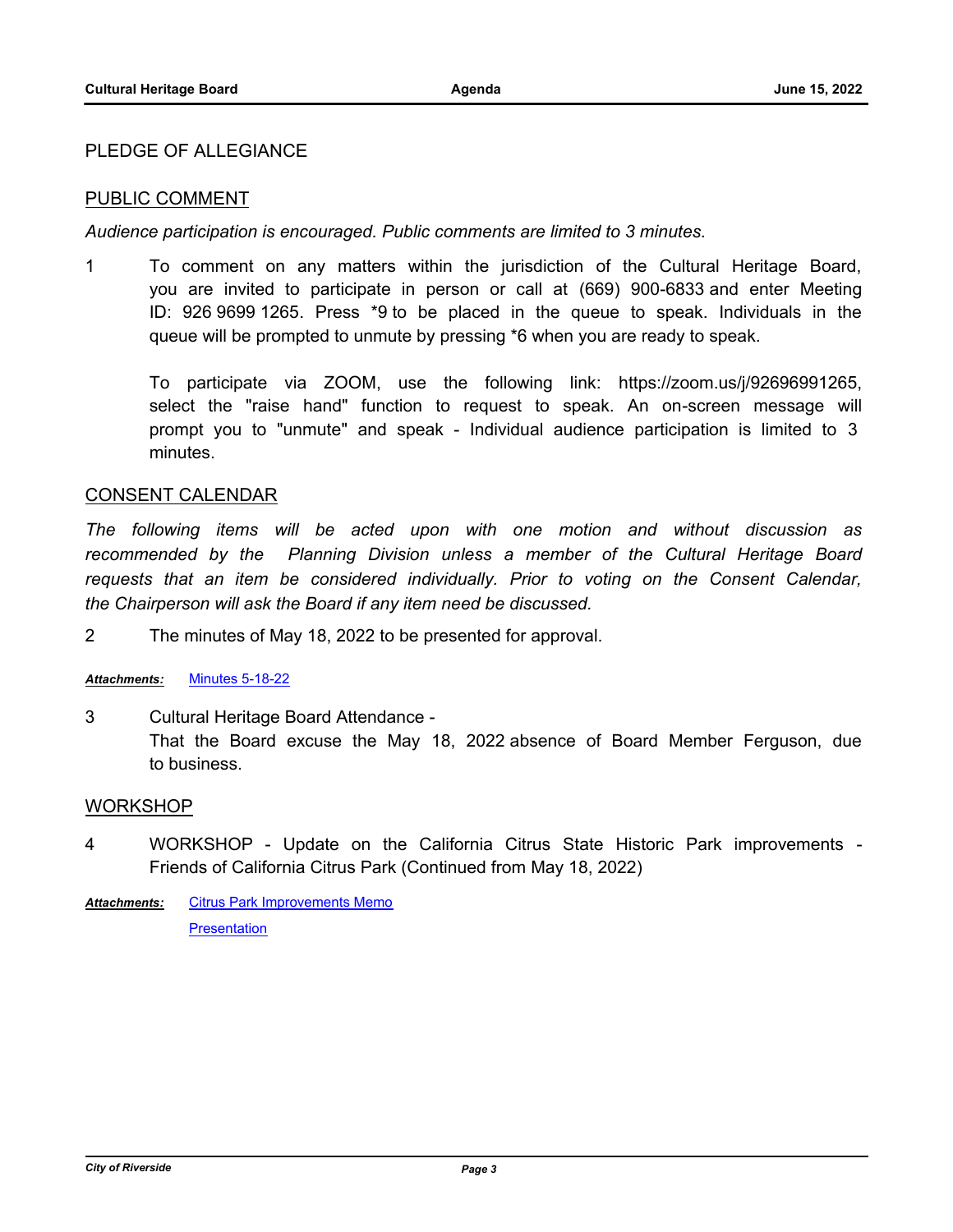#### DISCUSSION CALENDAR

*This portion of the Cultural Heritage Board Agenda is for all matters where staff and public participation is anticipated. Public comments are limited to 3 minutes. Via phone: press \*9 to be placed in the queue to speak when the discussion item is called. Via*  Zoom: select the "raise hand" function to request to speak. An on-screen message will *prompt you to "unmute" and speak.*

5 Citywide GIS and Historic Resource Database and Viewer conversion Update

**[GIS Update Memo](http://riversideca.legistar.com/gateway.aspx?M=F&ID=7986a465-d892-4116-b65b-b9b379c719c9.pdf) [Presentation](http://riversideca.legistar.com/gateway.aspx?M=F&ID=17696ba1-2d57-4b49-a150-f2bce4155ff2.pdf)** *Attachments:*

## COMMUNICATIONS

- 6 Cultural Heritage Board Rules for the Transaction of Business and Conduct of Hearings - Annual Review (Continued from May 18, 2022)
- [CHB Rules Memorandum](http://riversideca.legistar.com/gateway.aspx?M=F&ID=bb4abaea-e529-4428-ab59-c677995c3eed.pdf) **[CHB Rules](http://riversideca.legistar.com/gateway.aspx?M=F&ID=16d8feff-8e88-472d-a7cf-97119854ebe0.pdf)** [Boards Commissions Handbook](http://riversideca.legistar.com/gateway.aspx?M=F&ID=c8fdbeef-6b75-4266-9584-0ff037cec293.pdf) *Attachments:*
- 7 City's Historic Districts Update
- [Historic Districts Memo](http://riversideca.legistar.com/gateway.aspx?M=F&ID=2443573d-3e73-47e7-a53d-1f0f84ca507a.pdf) [HD and NCA List](http://riversideca.legistar.com/gateway.aspx?M=F&ID=8e9aecee-4a62-4c3c-a25b-efa4f5bd7c9d.pdf) [HD Map](http://riversideca.legistar.com/gateway.aspx?M=F&ID=09e4c401-08e3-4107-9ada-2571ce0be88a.pdf) [Historic Preservation Element](http://riversideca.legistar.com/gateway.aspx?M=F&ID=041ca557-b8f0-4d5f-8037-42b593ebdf27.pdf) [City Council Resolution 18842](http://riversideca.legistar.com/gateway.aspx?M=F&ID=69c22435-8780-4a9a-bb59-337e0f8d0b1c.pdf) **[Presentation](http://riversideca.legistar.com/gateway.aspx?M=F&ID=9dee5ce8-7b34-4ff6-ad91-af29e0ae2276.pdf)** *Attachments:*
- 8 Items for future agendas and updates from Historic Preservation staff and Cultural Heritage Board Members.

*\* \* \* \* \* \* \* \* \**

*The next Cultural Heritage Board meeting is scheduled for Wednesday, July 20, 2022, at 3:30 p.m. in the Art Pick Council Chamber.*

> *For live Webcast of the Board Meeting: RiversideCA.gov/Meeting or www.WatchRiverside.com*